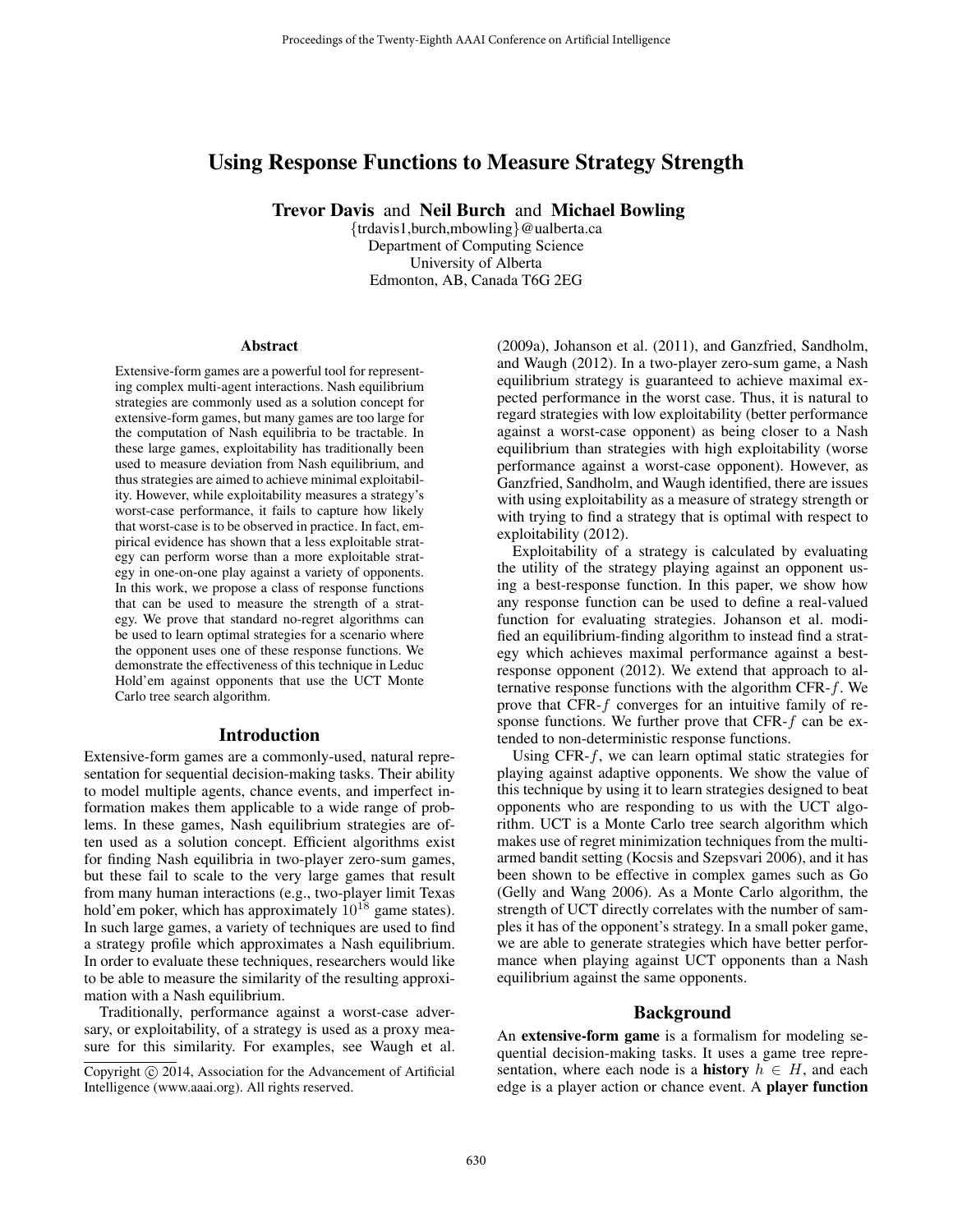$P(h)$  assigns which player acts next at history h, by mapping each history either to a player  $i \in N$  or to c, a **chance** player which mixes over actions according to a predefined probability distribution. Each leaf of the tree is a terminal history  $z \in Z$  at which each player i is assigned a utility by a **utility function** as  $u_i(z)$ . If the game satisfies  $\sum_{i \in N} u_i(z) = 0$  for every terminal history z, then it is said to be zero-sum. The game is said to exhibit imperfect information if some actions or chance events are not observed by all players. In such games, histories are grouped into information sets, where histories in the same information set are indistinguishable by the player assigned to act at those nodes.

A (behavioral) **strategy** for player  $i, \sigma_i \in \Sigma_i$ , is a function which maps every information set at which  $i$  acts to a probability distribution over the actions  $i$  can play at the information set. A **strategy profile**  $\sigma \in \Sigma$  is a set which contains one strategy  $\sigma_i$  for each player  $i \in N$ . The subset of  $\sigma$  which contains the strategies for all players except i is denoted  $\sigma_{-i}$ . The probability of reaching each terminal history is fully determined by a strategy profile, so we can write the expected utility for player *i* as  $u_i(\sigma)$ , or equivalently  $u_i(\sigma_i, \sigma_{-i})$ .

A Nash Equilibrium is a strategy profile in which no player has incentive to deviate to a strategy that is not part of the profile. Formally,  $\sigma$  is a Nash equilibrium if

$$
u_i(\sigma) \ge u_i(\sigma'_i, \sigma_{-i}), \forall \sigma'_i \in \Sigma_i, \forall i \in N.
$$

An  $\varepsilon$ -equilibrium is a strategy profile in which no player can gain more than  $\varepsilon$  in expected utility by deviating.

In two-player zero-sum games, a result known as the minimax theorem holds:

$$
v_1 = \max_{\sigma_1 \in \Sigma_1} \min_{\sigma_2 \in \Sigma_2} u_1(\sigma_1, \sigma_2) = \min_{\sigma_1 \in \Sigma_1} \max_{\sigma_2 \in \Sigma_2} u_1(\sigma_1, \sigma_2).
$$

 $v_1$  is called the **game value** for player 1. Because the game is two-player and zero-sum,  $v_2 = -v_1$  is the game value for player 2. If  $\sigma$  is a Nash equilibrium in a two-player zero-sum game, then  $u_i(\sigma) = v_i$  for  $i = 1, 2$ .

In an iterated game, regret refers to the difference in how much an agent would have gained by playing a particular fixed strategy at all time steps, minus their actual observed utility. Given each player i plays strategy  $\sigma_i^t$  at time step t, the average overall regret for player  $i$  at time  $T$  is

$$
R_i^T = \frac{1}{T} \max_{\sigma_i^* \in \Sigma_i} \sum_{t=1}^T \left( u_i(\sigma_i^*, \sigma_{-i}^t) - u_1(\sigma_i^t, \sigma_{-i}^t) \right)
$$

Counterfactual Regret Minimization (CFR) is a state-ofthe-art algorithm for finding  $\varepsilon$ -equilibria in extensive-form games (Zinkevich et al. 2007). CFR uses iterated self-play, and works by minimizing a form of regret at each information set independently.

Although CFR has been applied to games with approximately  $10^{11}$  information sets (Jackson 2012), it requires memory linear in the number of information sets, and there exist large games of interest that cannot be solved by any equilibrium-finding algorithm with current computing resources. Such games are typically approached using abstraction, in which a mapping is established from the information sets in the large game to information sets in a smaller,

abstract game. The abstract game is solved with a technique such as CFR, and the resulting strategy is mapped back to the full game. A full treatment of abstraction in extensive-form games, and particularly poker, can be found in (Johanson et al. 2013).

CFR-BR is a modified form of CFR for use in abstract games (Johanson et al. 2012). Instead of using self-play, CFR-BR uses the CFR algorithm in the abstraction for one player, while the other player is replaced with an opponent that plays a best response to the CFR player in the full game. Whereas running CFR in an abstract game converges to an equilibrium for that abstraction, CFR-BR will converge to the strategy that is least exploitable (in the full game) out of all the strategies that can be expressed in the abstract game.

### Using Exploitability to Evaluate Strategies

A best-response strategy is a strategy that achieves maximal expected performance against a particular set of opponent strategies.  $\sigma_i$  is a best-response to  $\sigma_{-i}$  if

$$
u_i(\sigma_i, \sigma_{-i}) \ge u_i(\sigma'_i, \sigma_{-i}), \forall \sigma'_i \in \Sigma_i
$$

In a two-player zero-sum game, the exploitability of a strategy is how much expected utility a best-response opponent can achieve above the game value:

$$
\text{exploit}(\sigma_i) = \max_{\sigma_{-i}^* \in \Sigma_{-i}} u_{-i}(\sigma_i, \sigma_{-i}^*) - v_{-i}
$$

$$
= v_i - \min_{\sigma_{-i}^* \in \Sigma_{-i}} u_i(\sigma_i, \sigma_{-i}^*).
$$

In large games, the game value may be intractable to compute, so we instead consider the average exploitability of a strategy profile:

$$
\begin{split} \text{exploit}(\sigma) &= \frac{1}{2} \left( \text{exploit}(\sigma_1) + \text{exploit}(\sigma_2) \right) \\ &= \frac{1}{2} \left( \max_{\sigma_2^* \in \Sigma_2} u_2(\sigma_1, \sigma_2^*) + \max_{\sigma_1^* \in \Sigma_1} u_1(\sigma_1^*, \sigma_2) \right). \end{split}
$$

In a Nash equilibrium, each strategy must be a bestresponse to the rest of the profile (or else the player would have incentive to deviate to a best-response). Thus, a Nash equilibrium  $\sigma$  has exploit $(\sigma) = 0$ . The difference in exploitability between strategy profiles can be used as a metric to compare them. Because we can use this metric to compare a strategy profile to a Nash equilibrium even when we know none of the action probabilities of the equilibrium, it is a useful tool for measuring strategy strength in domains where we can't compute an equilibrium. However, there are limitations to using the exploitability metric.

It is not possible to compute a best-response in all domains. While best-response computation is simpler than equilibrium computation, it is still intractable in many large games. Only recent algorithmic advances have allowed the computation of best-responses in limit Texas Hold'em poker (approximately  $10^{18}$  game states), and computation still takes 76 cpu-days (Johanson et al. 2011). In much larger games, like the variant of no-limit Texas Hold'em poker which is used in the Annual Computer Poker Competition (approximately  $10^{76}$  game states), computing a best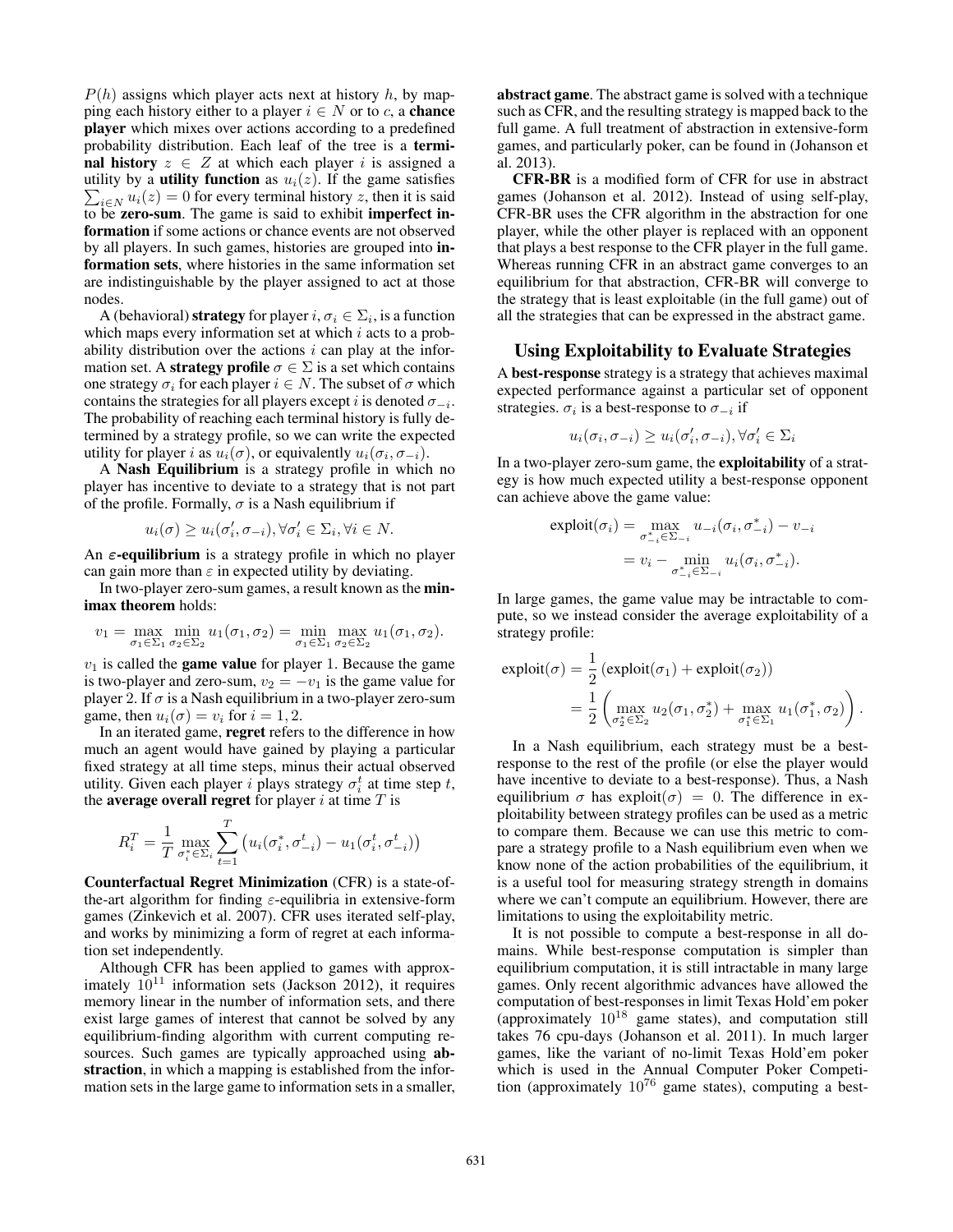response is hopeless. In addition, no efficient algorithm exists for computing a best-response in games exhibiting imperfect recall. In games with imperfect recall, players can forget information that they had previously known about the game state. Such games are commonly used when creating abstractions (Waugh et al. 2009b).

There are also issues with the quality of exploitability as a measure of strategy strength. Exploitability measures the worst-case performance of a strategy, but not how easy it is for the worst case to be found. In the large games we are most concerned with, computing a best response is likely to be too resource-intensive for the opponent to do online, even if she has access to our full strategy. If she doesn't have access to our strategy and must learn it during game play, the situation is even more bleak. Thus, as long as our strategy is private, it is not clear that we need to worry about opponents learning to maximally exploit it. However, some strategies might be easier to exploit than others. A strategy that loses the maximum whenever the opponent makes a particular action at her first information set will be evaluated the same under exploitability as a strategy that loses the same maximum, but only when the opponent plays one particular strategy. It seems clear that it will be easier for an intelligent opponent to learn to exploit the first strategy rather than the second one.

These drawbacks have been observed in practice, as empirical evidence suggests that exploitability is not a good measure of strategy strength in one-on-one play. Waugh performed an experiment with a pool of strategies in Leduc Hold'em (a toy poker domain played with six cards and two rounds of betting). Each pair of strategies was played against each other to determine the expected utility for each strategy, and then the strategies are ranked in two fashions: In the total bankroll ranking, strategies are ordered by their average expected utility against all other strategies, and in the instant runoff setting, the strategy with the worst expected utility is iteratively removed until one winner remains. Waugh found a correlation coefficient between exploitability and ranking of only 0.15 for total bankroll and 0.30 for instant runoff (2009). Johanson et al. evaluated several of the strategies submitted to the limit Texas Hold'em event at the 2010 Annual Computer Poker Competition. The winner of the competition by instant runoff ranking was more exploitable than three of the strategies it defeated, and tended to have better performance than these less exploitable strategies when playing against the other agents (Johanson et al. 2011). Johanson et al. found that a strategy produced with CFR-BR had worse one-on-one performance than a strategy produced with CFR in the same abstraction, despite the CFR-BR strategy being less exploitable (2012). Bard, Johanson, and Bowling found that when the size of an abstract game is varied for only one player's information sets, exploitability and one-on-one performance are inversely correlated in limit Texas Hold'em (2014).

### Pretty-Good Responses

Given the limitations of exploitability, we propose new metrics for evaluating the strength of a strategy. In order to address the shortcomings of exploitability, these new metrics

should be able to measure how difficult a strategy is to exploit. If  $\sigma$  is harder to exploit than  $\sigma'$ , there must be some opponent that can effectively exploit  $\sigma'$  but not  $\sigma$ . We thus propose using a response function  $f: \Sigma_1 \to \Sigma_2$  (without loss of generality, we will assume player 2 is exploiting player 1 for the remainder of this paper), so if the strategy being tested is  $\sigma_1$ , the opponent will play  $f(\sigma_1)$ . This response function naturally induces a real-valued function which we call the **response value function.** The response value function for  $f$ is  $v_f(\sigma_1) = u_1(\sigma_1, f(\sigma_1))$ . If f is an exploitive function, a higher value for  $v_f(\sigma_1)$  implies that  $\sigma_1$  does better against an opponent which tries to exploit it, so  $v_f(\sigma_1)$  should directly correlate with some dimension of strategy strength for  $\sigma_1$ .

It is unclear if one response value function is sufficient to measure how difficult a strategy is to exploit. For instance, consider response functions  $f_1$  and  $f_2$  which both exploit the opponent, but  $f_1$  is better at exploiting opponents that are harder to exploit. Consider applying these responses to strategies  $\sigma_1^1$ ,  $\sigma_1^2$ , and  $\sigma_1^3$  which have the same exploitability, but  $\sigma_1^1$  is harder to exploit than  $\sigma_1^2$ , which is harder to exploit than  $\sigma_1^3$ . It might be the case that  $v_{f_1}$  cannot differentiate between  $\sigma_1^2$  and  $\sigma_1^3$  because it achieves the maximum against each strategy, and it might also be the case that  $v_{f_2}$ cannot differentiate between  $\sigma_1^1$  and  $\sigma_1^2$  because it cannot learn to exploit either strategy. In this case we need multiple response functions to fully evaluate the strategies. We thus propose that instead of replacing exploitability with one response function  $f$ , we instead use a set of response functions. The response functions all attempt to exploit their opponents, but with varying strength. On one end of the spectrum, we could have a response function that always plays a static strategy, and on the other, we could have a bestresponse function.

If  $v_f(\sigma_1)$  correlates with some dimension of strategy strength, we would naturally like to be able to find a  $\sigma_1 \in \Sigma_1$ that maximizes the value of  $v_f(\sigma_1)$ . Inspired by how CFR-BR minimizes the exploitability metric which arises from the best-response function, we propose a new algorithm CFR-f for generic response functions  $f$ . CFR-f is an iterated algorithm, where on iteration  $t$  the learning player (the CFR-agent) plays  $\sigma_1^t$  as specificed by the CFR algorithm. The other player (the **response-agent**) plays  $f(\sigma_1^t)$ . The CFR- $f$  algorithm is not guaranteed to converge to the σ<sub>1</sub> which maximizes  $v_f(σ_1)$  for every choice of f. We now present a family of response functions for which CFR-f will converge.

**Definition 1.** A function  $f: \Sigma_{-i} \to \Sigma_i$  is called a **pretty**good response if  $u_i(\sigma_{-i}, f(\sigma_{-i})) \geq u_1(\sigma_{-i}, f(\sigma'_{-i}))$  for  $all \sigma_{-i}, \sigma'_{-i} \in \Sigma_{-i}$ . *f is a*  $\delta$ -pretty-good response *if*  $u_i(\sigma_{-i}, f(\sigma_{-i})) + \delta \ge u_1(\sigma_{-i}, f(\sigma_{-i}'))$  for all  $\sigma_{-i}, \sigma_{-i}' \in$ Σ<sup>−</sup><sup>i</sup> *.*

A pretty-good response is a function that maximizes the responder's utility when she correctly hypothesizes and responds to her opponents' actual strategies. Every pretty-good response  $f$  for player  $i$  can be associated with a subset of strategies  $\Sigma_i^f \subseteq \Sigma_i$  such that  $f(\sigma_{-i})$  =  $\arg \max_{\sigma_i \in \Sigma_i^f} u_i(\sigma_{-i}, \sigma_i)$ . Any best-response function is a pretty-good response (where  $\Sigma_i^f = \Sigma_i$ ). In addition, any re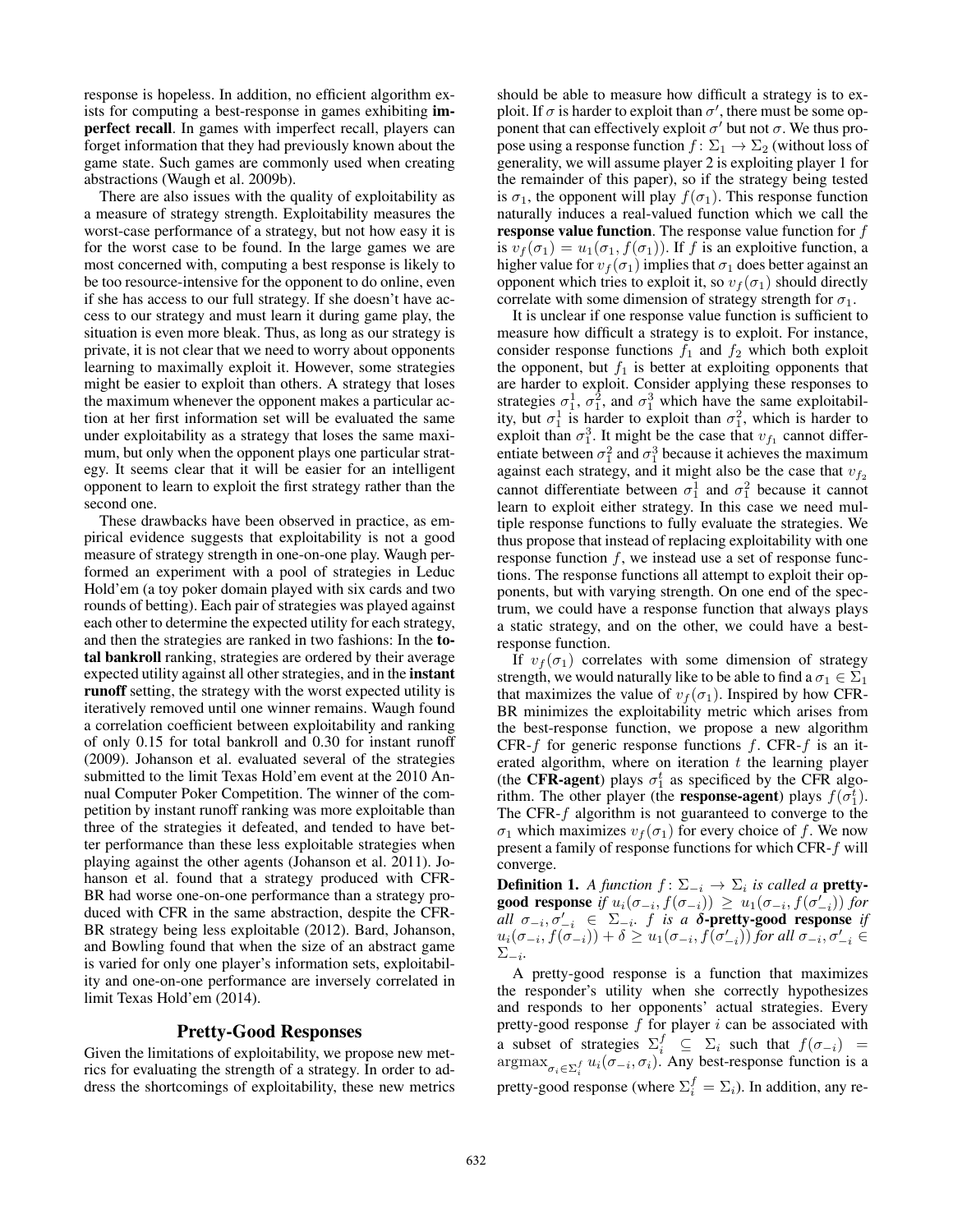sponse function that returns a best response in some abstract game is also a pretty-good response in the full game.

If we are attempting to optimize with regards to  $v_f$ , considering only pretty-good response functions makes intuitive sense. In the two-player zero-sum case, if  $f$  is a pretty-good response, then  $v_f(\sigma_1)$  will be a lower bound on our utility when we play against any opponent that uses  $f$ , even if that opponent can't fully observe our strategy. With other functions, no such guarantee holds. If an opponent using a response function  $f$  that is not a pretty-good response mistakenly believes we are playing  $\sigma'_1$ , she could play  $f(\sigma'_1)$  and cause us to lose utility. We now consider what is required for CFR-f to converge to an optimal strategy with respect to  $v_f$ .

**Definition 2.** *Let*  $f: \Sigma_1 \rightarrow \Sigma_2$  *be a response function and define*  $\sigma_2^t = f(\sigma_1^t)$  *for*  $t = 1, ..., T$ . *f is called* **no-regret learnable** if for every sequence of strategies  $\sigma_1^1, \sigma_1^2, ..., \sigma_1^T \in$  $\Sigma_1$  such that  $R_1^T \leq \varepsilon$  (where  $\varepsilon > 0$ ), we have that

$$
u_1(\overline{\sigma}_1^T, f(\overline{\sigma}_1^T)) + \varepsilon \ge \max_{\sigma_1^* \in \Sigma_1} u_1(\sigma_1^*, f(\sigma_1^*))
$$

where  $\bar{\sigma}_1^T$  is the mixed strategy that mixes equally between *each of*  $\sigma_1^1$ , ...,  $\sigma_1^T$ . *f is called* **no-regret**  $\delta$ -learnable *if for every sequence of strategies*  $\sigma_1^1, \sigma_1^2, ..., \sigma_1^T \in \Sigma_1$  *such that*  $R_1^T \leq \varepsilon$  (where  $\varepsilon > 0$ ), we have that

$$
u_1(\overline{\sigma}_1^T, f(\overline{\sigma}_1^T)) + \varepsilon + \delta \ge \max_{\sigma_1^* \in \Sigma_1} u_1(\sigma_1^*, f(\sigma_1^*)).
$$

Notice that if f is no-regret learnable, then  $\overline{\sigma}_1^T$  is within  $\varepsilon$  of achieving the maximal value of  $v_f$ . Because CFR is a regret-minimizing algorithm, we know that  $R_1^T$  converges to zero if  $\sigma_1^1, ..., \sigma_1^T$  are the strategies chosen by CFR. Thus if  $f$ is no-regret learnable, the average strategy  $\bar{\sigma}_1^T$  produced by  $CFR-f$  will converge to the strategy achieving the maximal value of  $v_f$ . We show that pretty-good responses fulfill this condition.

**Theorem 1.** *Every*  $f: \Sigma_1 \rightarrow \Sigma_2$  *that is a pretty-good response is no-regret learnable. Every*  $f: \Sigma_1 \rightarrow \Sigma_2$  *that is a* δ*-pretty-good response is no-regret* 2δ*-learnable.*

*Proof.*

$$
\max_{\sigma_1^* \in \Sigma} u_1(\sigma_1^*, f(\sigma_1^*)) = \frac{1}{T} \max_{\sigma_1^* \in \Sigma_1} \sum_{t=1}^T u_1(\sigma_1^*, f(\sigma_1^*))
$$
  
\n
$$
\leq \frac{1}{T} \max_{\sigma_1^* \in \Sigma_1} \sum_{t=1}^T (u_1(\sigma_1^*, f(\sigma_1^t)) + \delta)
$$
  
\n
$$
\leq \frac{1}{T} \sum_{t=1}^T u_1(\sigma_1^t, f(\sigma_1^t)) + \epsilon + \delta
$$
  
\n
$$
\leq \frac{1}{T} \sum_{t=1}^T (u_1(\sigma_1^t, f(\overline{\sigma}_1^T)) + \delta) + \epsilon + \delta
$$
  
\n
$$
= u_1(\overline{\sigma}_1^T, f(\overline{\sigma}_1^T)) + \epsilon + 2\delta
$$

We have established a family of deterministic response functions which we can optimize our performance against. However, we would also like to handle non-deterministic response functions. Monte Carlo algorithms are good candidates for the exploitive response functions we discussed at the start of the section. As a Monte Carlo algorithm receives more samples of its opponent, its ability to exploit that opponent increases. Thus, if we use a set of Monte Carlo algorithms which have a varying number of opponent samples, they will also have varying exploitive strength against that opponent. In order to handle such algorithms, we must extend our ideas to non-deterministic response functions. Such a function maps a strategy  $\sigma_1$  to a probability distribution over  $\Sigma_2$ . Equivalently, we can work with a probability distribution over response functions  $F \in \Delta_{\{f : \Sigma_1 \to \Sigma_2\}}$ . The idea of a response value function still holds for such distributions:  $v_F(\sigma_1) = E_{f \sim F}[u_1(\sigma_1, f(\sigma_1))]$ . The CFR-f algorithm can be extended to a CFR-f algorithm which samples a response function  $f_t \sim F$  on each iteration. We must also extend our notions of pretty-good response and no-regret learnable.

**Definition 3.** Let  $F \in \Delta_{\{f : \Sigma - i \to \Sigma_i\}}$  be a probability dis*tribution over response functions. We say that* F *is an* expected pretty-good response *if*

$$
E_{f \sim F}[u_i(\sigma_{-i}, f(\sigma_{-i}))] \ge E_{f \sim F}[u_i(\sigma_{-i}, f(\sigma'_{-i}))]
$$
 (1)

*for all*  $\sigma_{-i}, \sigma'_{-i} \in \Sigma_{-i}$ *. We say that F is an* expected  $\delta$ pretty-good response *if*

$$
E_{f \sim F} \left[ u_i(\sigma_{-i}, f(\sigma_{-i})) \right] + \delta \ge E_{f \sim F} \left[ u_i(\sigma_{-i}, f(\sigma'_{-i})) \right] \tag{2}
$$

*for all*  $\sigma_{-i}, \sigma'_{-i} \in \Sigma_{-i}$ *.* 

**Definition 4.** Let  $F \in \Delta_{\{f : \Sigma_1 \to \Sigma_2\}}$  be a probability distri*bution over response functions, and define*  $\sigma_2^t = f_t(\sigma_1^t)$  for  $t = 1, ..., T$ , where each  $f_t \sim F$  is chosen independently. F<br> $t = 1, ..., T$ , where each  $f_t \sim F$  is chosen independently. F *is called* no-regret learnable *if for every sequence of strate*gies  $\sigma_1^1, \sigma_1^2, ..., \sigma_1^T \in \Sigma_1$  such that  $R_1^T \leq \varepsilon$ , we have that

$$
E_{f \sim F} \left[ u_1(\overline{\sigma}_1^T, f(\overline{\sigma}_1^T)) \right] + \varepsilon \ge \max_{\sigma_1^* \in \Sigma_1} E_{f \sim F} \left[ u_1(\sigma_1^*, f(\sigma_1^*)) \right]
$$

*F* is called **no-regret δ-learnable** if we choose  $f_1, ..., f_T$  ∼ F *independently and for every sequence of strategies*  $\sigma_1^1, \sigma_1^2, ..., \sigma_1^T \in \Sigma_1$  such that  $R_1^T \leq \varepsilon$ , we have that

$$
E_{f \sim F} \left[ u_1(\overline{\sigma}_1^T, f(\overline{\sigma}_1^T)) \right] + \varepsilon + \delta
$$
  
 
$$
\geq \max_{\sigma_1^* \in \Sigma_1} E_{f \sim F} \left[ u_1(\sigma_1^*, f(\sigma_1^*)) \right]
$$

Let  $u_{\text{max}} = \max_{\sigma_1 \in \Sigma_1, \sigma_2 \in \Sigma_2} u_1(\sigma_1, \sigma_2)$  be the maximum expected utility that player 1 can achieve,  $u_{\text{min}}$  =  $\min_{\sigma_1 \in \Sigma_1, \sigma_2 \in \Sigma_2} u_1(\sigma_1, \sigma_2)$  be the minimum expected utility that player 1 can achieve, and  $\Delta_1 = u_{\text{max}} - u_{\text{min}}$  be the range of expected utilities. We now show that expected pretty-good responses are no-regret learnable.

Theorem 2. *Every* F *that is an expected* δ*-pretty-good response is no-regret* (2δ + γ)*-learnable with probability at least* 1 – 2 exp $\left(-\frac{T^2\gamma^2}{2\Delta^2}\right)$  $\frac{p^2\gamma^2}{2\Delta_1^2}$ ), where  $\gamma$  is a free parameter.

*Proof.* Let  $\sigma_1^* \in \text{argmax}_{\sigma_1 \in \Sigma_1} E_{f \sim F}[u_1(\sigma_1, f(\sigma_1))]$ . If we assume each of the following:

$$
E_{f \sim F} \left[ \frac{1}{T} \sum_{t=1}^{T} u_1(\sigma_1^*, f(\sigma_1^t)) \right]
$$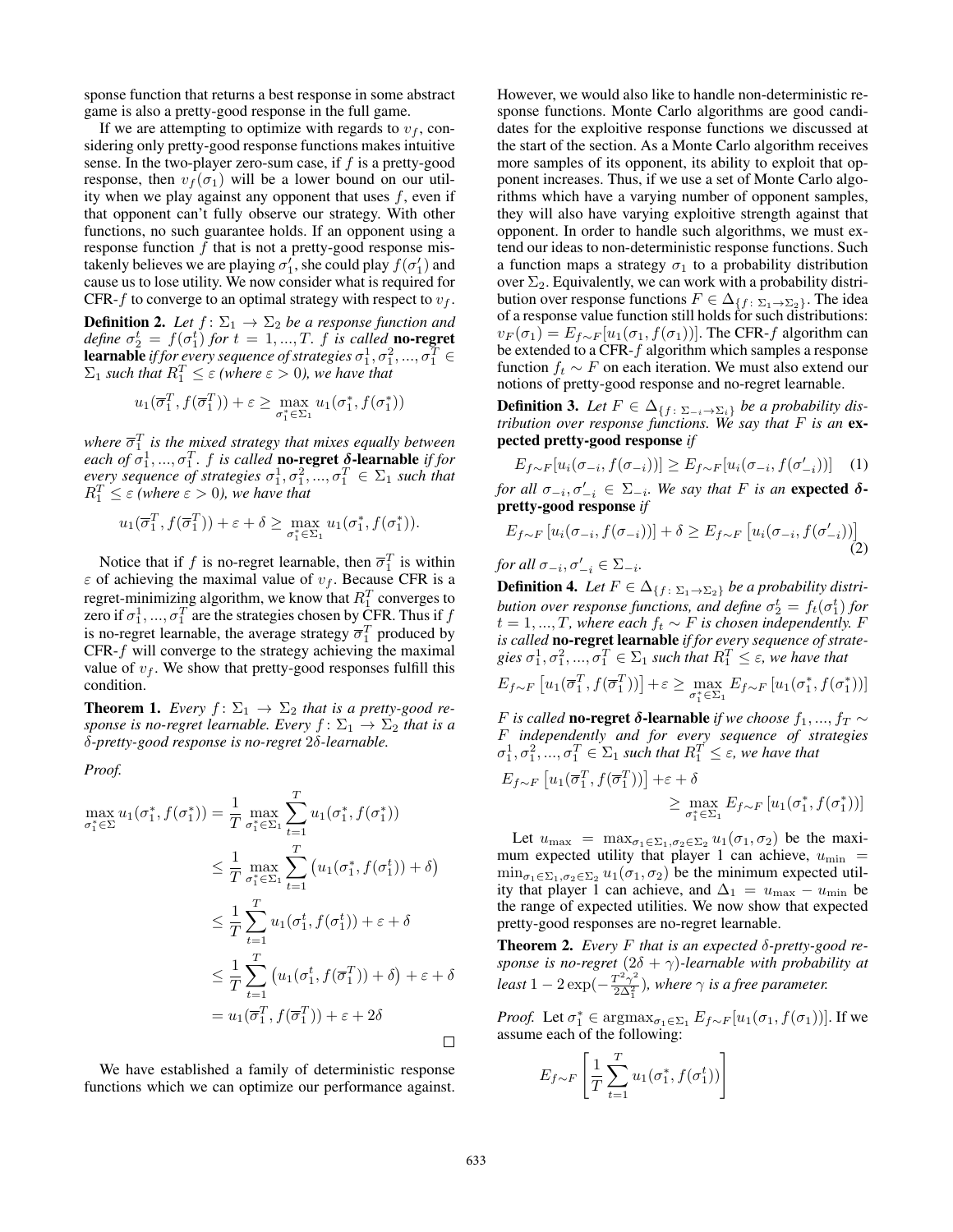$$
\leq \frac{1}{T} \sum_{t=1}^{T} u_1(\sigma_1^*, f_t(\sigma_1^t)) + \frac{1}{2}\gamma
$$
\n
$$
\frac{1}{T} \sum_{t=1}^{T} u_1(\sigma_1^t, f_t(\sigma_1^t))
$$
\n(3)

$$
\leq E_{f \sim F} \left[ \frac{1}{T} \sum_{t=1}^{T} u_1(\sigma_1^t, f(\sigma_1^t)) \right] + \frac{1}{2} \gamma \tag{4}
$$

then it follows that F is no-regret  $(2\delta + \gamma)$ -learnable:

$$
\max_{\sigma_1^*} E_{f \sim F} [u_1(\sigma_1^*, f(\sigma_1^*))]
$$
\n
$$
= \frac{1}{T} \sum_{t=1}^T E_{f \sim F} [u_1(\sigma_1^*, f(\sigma_1^*))]
$$
\n
$$
\leq \frac{1}{T} \sum_{t=1}^T E_{f \sim F} [u_1(\sigma_1^*, f(\sigma_1^*))] + \delta
$$
\n
$$
= E_{f \sim F} \left[ \frac{1}{T} \sum_{t=1}^T u_1(\sigma_1^*, f(\sigma_1^t)) \right] + \delta
$$
\n
$$
\leq \frac{1}{T} \sum_{t=1}^T u_1(\sigma_1^*, f_t(\sigma_1^t)) + \delta + \frac{1}{2}\gamma
$$
\n
$$
\leq \frac{1}{T} \sum_{t=1}^T u_1(\sigma_1^t, f_t(\sigma_1^t)) + \varepsilon + \delta + \frac{1}{2}\gamma
$$
\n
$$
\leq E_{f \sim F} \left[ \frac{1}{T} \sum_{t=1}^T u_1(\sigma_1^t, f(\sigma_1^t)) \right] + \varepsilon + \delta + \gamma
$$
\n
$$
\leq E_{f \sim F} \left[ \frac{1}{T} \sum_{t=1}^T u_1(\sigma_1^t, f(\sigma_1^T)) \right] + \varepsilon + 2\delta + \gamma
$$
\n
$$
= E_{f \sim F} [u_1(\overline{\sigma}_1^T, f(\overline{\sigma}_1^T))] + \varepsilon + 2\delta + \gamma
$$

Thus we can bound the overall probability that  $F$  is not noregret  $(2\delta + \gamma)$ -learnable by the probability that either (3) or (4) is false. Because  $f_1, ..., f_T$  are chosen independently, we can do this using Hoeffding's Inequality.

$$
\Pr\left[E_{f\sim F}\left[\frac{1}{T}\sum_{t=1}^{T}u_1(\sigma_1^*, f(\sigma_1^t))\right]\right]
$$
  

$$
-\frac{1}{T}\sum_{t=1}^{T}u_1(\sigma_1^*, f_t(\sigma_1^t)) > \frac{1}{2}\gamma\right] \le \exp\left(-\frac{T^2\gamma^2}{2\Delta_1^2}\right)
$$
  

$$
\Pr\left[\frac{1}{T}\sum_{t=1}^{T}u_1(\sigma_1^t, f_t(\sigma_1^t))\right]
$$
  

$$
-E_{f\sim F}\left[\frac{1}{T}\sum_{t=1}^{T}u_1(\sigma_1^t, f(\sigma_1^t))\right]
$$
  

$$
\ge \frac{1}{2}\gamma\right] \le \exp\left(-\frac{T^2\gamma^2}{2\Delta_1^2}\right)
$$

The probability that either event is true is no more than their sum, which gives us the result.  $\Box$ 

Even if  $F$  is not a pretty-good response in expectation, it can be no-regret learnable if there is only a low probability p that it is not a pretty-good response. In this case, however, CFR-f does not converge fully to the optimal strategy according to  $v_F$ , but is only guaranteed to converge to a strategy that is within  $2p\Delta_1$  of optimal.

**Theorem 3.** Let  $F \in \Delta_{\{f : \Sigma_1 \to \Sigma_2\}}$  be a probability distri*bution over response functions such that for any*  $\sigma_1, \sigma'_1 \in$  $\Sigma_1$ , we have that  $u_1(\sigma_1, f(\sigma_1)) \leq u_1(\sigma_1, f(\sigma'_1))$  with *probability at least*  $1 - p$  *given that*  $f \sim F$ *. Then*  $F$  *is no-regret*  $(2p\Delta_1 + \gamma)$ *-learnable with probability at least*  $1-2\exp(-\frac{T^2\gamma^2}{2\Delta^2})$  $\frac{I^2\gamma^2}{2\Delta_1^2}$ ), where  $\gamma$  is a free parameter.

*Proof.*

$$
E_{f \sim F} [u_1(\sigma_1, f(\sigma_1))]
$$
  
\n
$$
\leq E_{f \sim F} [u_1(\sigma_1, f(\sigma'_1)) | u_1(\sigma_1, f(\sigma_1)) \leq u_1(\sigma_1, f(\sigma'_1))]
$$
  
\n\* 
$$
\Pr [u_1(\sigma_1, f(\sigma_1)) \leq u_1(\sigma_1, f(\sigma'_1))]
$$
  
\n+ 
$$
u_{\max} (1 - \Pr [u_1(\sigma_1, f(\sigma_1)) \leq u_1(\sigma_1, f(\sigma'_1))])
$$
  
\n= 
$$
E_{f \sim F} [u_1(\sigma_1, f(\sigma'_1))]
$$
  
\n- 
$$
E_{f \sim F} [u_1(\sigma_1, f(\sigma'_1)) | u_1(\sigma_1, f(\sigma_1)) > u_1(\sigma_1, f(\sigma'_1))]
$$
  
\n\* 
$$
(1 - \Pr [u_1(\sigma_1, f(\sigma_1)) \leq u_1(\sigma_1, f(\sigma'_1))])
$$
  
\n+ 
$$
u_{\max} (1 - \Pr [u_1(\sigma_1, f(\sigma_1)) \leq u_1(\sigma_1, f(\sigma'_1))])
$$
  
\n- 
$$
u_{\min} (1 - \Pr [u_1(\sigma_1, f(\sigma_1)) \leq u_1(\sigma_1, f(\sigma'_1))])
$$
  
\n+ 
$$
u_{\max} (1 - \Pr [u_1(\sigma_1, f(\sigma_1)) \leq u_1(\sigma_1, f(\sigma'_1))])
$$
  
\n
$$
\leq E_{f \sim F} [u_1(\sigma_1, f(\sigma'_1))] + \Delta_1 (1 - (1 - p))
$$
  
\n= 
$$
E_{f \sim F} [u_1(\sigma_1, f(\sigma'_1))] + p\Delta_1
$$

Thus F is an expected  $p\Delta_1$ -pretty-good response, and the result follows by Theorem 2.  $\Box$ 

Using CFR- $f$ , we can learn static strategies that are close to optimal for playing against certain adaptive opponents. However, there are widely used response agents that don't fit within the framework of pretty-good responses. We now show experimentally that CFR- $f$  can generate empirically strong strategies against one such agent that has been used to construct effective strategies in several domains, but does not fit into the framework of the above theory.

### Experimental Results

We tested the technique of CFR- $f$  in the game of limit Leduc Hold'em. Leduc Hold'em is a small poker game, which is played with a deck containing two cards each of three different suits. Each player is randomly dealt one private card and there is a betting round. Then a community card is dealt publicly, and another betting round occurs. The player with the best two card poker hand using his private card and the public card wins the game. For full details, see Waugh et al. (2009a).

For the response function in CFR- $f$ , we used the UCT algorithm, resulting in an algorithm we refer to as CFR-UCT. For each iteration  $t$  of CFR-UCT, we ran a CFR update for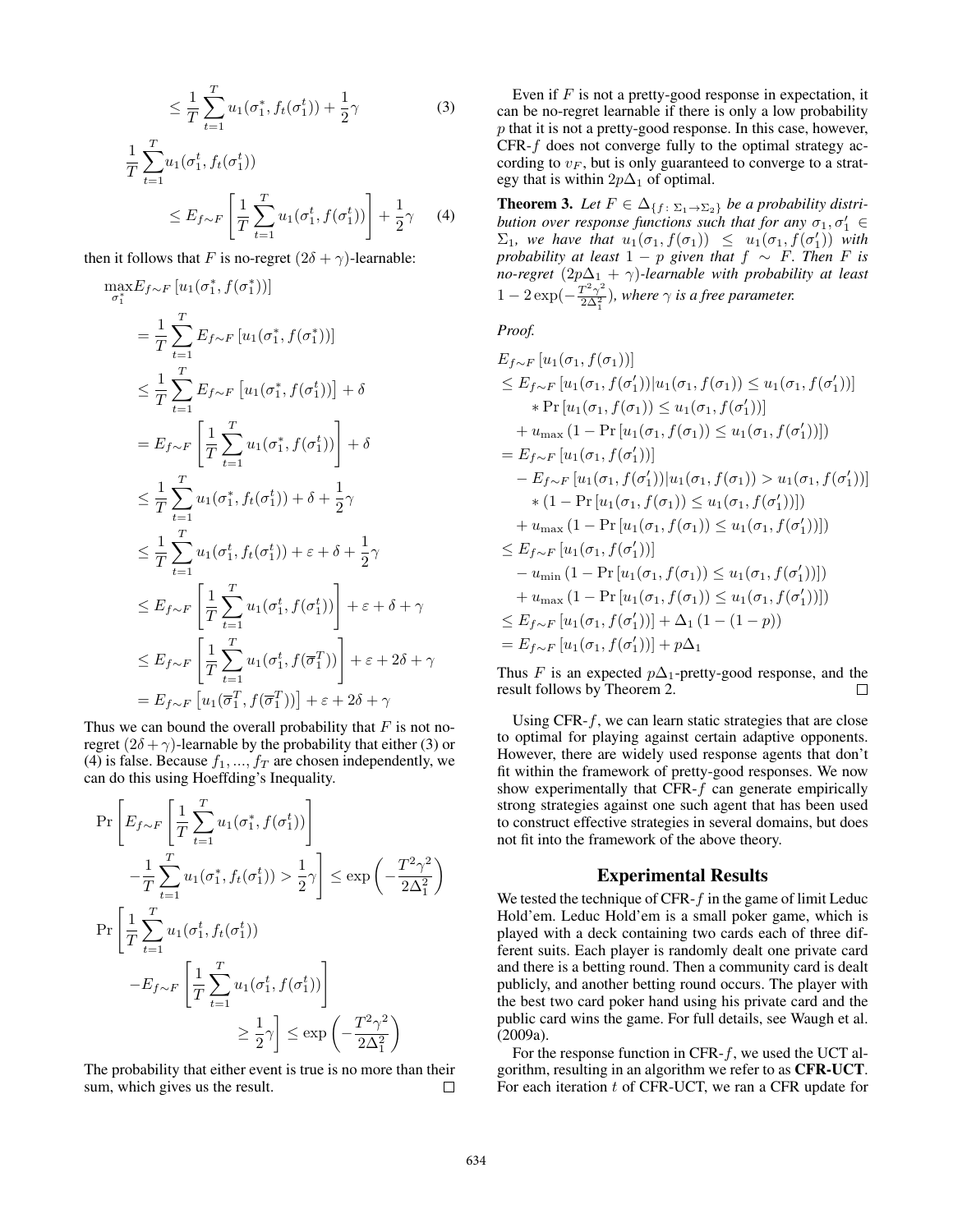the CFR-agent to create strategy  $\sigma_1^t$ , then we used UCT to train a response to  $\sigma_1^t$ . On each iteration the UCT-agent created an entirely new game tree, so the response depended only on  $\sigma_1^t$ . We gave the UCT-agent k iterations of the UCT algorithm, each of which correspond to one sample of  $\sigma_1^t$ , where  $k$  is a parameter of CFR-UCT. Through the UCT iterations, the UCT-agent formed an observed single-player game tree, which we then used to form a static response strategy  $f_t(\sigma_1^t)$ .

Because of the Monte Carlo nature of UCT, it will return a fully random response strategy when  $k = 0$ , and as k goes to infinity it will converge to a best-response. Empirically UCT transitions smoothly between these extremes as  $k$  increases (Kocsis and Szepsvari 2006). Because of this relationship, we can generate a collection of responses that exploit  $\sigma_1$  to varying degrees by training UCT with various values of  $k$ . This makes UCT potentially useful as a source of response functions for evaluating strategy strength, and thus we would like to use CFR-UCT to generate strategies that are optimal against UCT opponents. However, UCT does not fit nicely into the pretty-good response framework, since we have no guarantees on the utility of the strategy it generates. We therefore have no theoretical guarantees on the quality of the strategy that CFR-UCT outputs.

We trained CFR-UCT $(k)$  strategies for a range of k values. We also trained a  $\varepsilon$ -equilibrium with CFR, resulting in a strategy that is exploitable for .002 bets/game. Against each of these strategies, we used UCT to train counter-strategies with a variety of  $k$  values and played the strategies against the counter-strategies. Because UCT is a Monte Carlo algorithm and inherently noisy, we averaged the values over 100 independent runs of UCT.

Figure 1 shows the results of playing CFR-UCT(1000), CFR-UCT(10000), CFR-UCT(100000), and the  $\varepsilon$ equilibrium against UCT counter-strategies trained using a range of  $k$  values. Figure 2 shows similar data, but now with more k values for CFR-UCT represented on the x-axis, and also shows how the CFR-UCT strategies do in one-on-one play against the  $\varepsilon$ -equilibrium and against a best response.

From the results we can see that for any  $k_2 \leq k_1$ , the strategy produced by CFR-UCT $(k_1)$  will achieve higher value than an  $\varepsilon$ -equilibrium in one-on-one play against UCT( $k_2$ ). We have thus shown that using CFR- $f$ , we can learn to do better against adaptive opponents than we would do by playing an optimal strategy for the game. In addition, we have shown that CFR- $f$  can converge to an effective strategy against an opponent not covered by the pretty-good response theory. Despite being highly exploitable, the CFR-UCT strategies lose only a small amount in one-on-one play against an  $\varepsilon$ -equilibrium, and do not lose to the weaker UCT counter-strategies which are actively trying to exploit them, indicating that they are difficult to exploit, a strength not shown via the exploitability metric. The  $\text{UCT}(k_2)$  strategies where  $k_2$  is much larger than the  $k_1$  value used to train CFR- $\text{UCT}(k_1)$  are able to successfully exploit the CFR-UCT $(k_1)$ strategies, whereas  $\text{UCT}(k)$  strategies for smaller k are not able to do so, which lends credence to our conjecture that using a range of  $k$  values gives us a set of response functions which are able to exploit the opponent with varying strength.



Figure 1: Performance of CFR-UCT strategies and an  $\varepsilon$ equilibrium against UCT counter-strategies, as the counterstrategy uses more UCT iterations.



Figure 2: Performance of CFR-UCT $(k)$  strategies against a variety of opponents as the k value is increased.

### Conclusion

We have demonstrated that the exploitability metric leaves much to be desired as a measure of strategy strength. By using other metrics to complement it, we can measure not only a strategy's worst-case performance, but also how difficult the strategy is to exploit. We have shown how such metrics can arise from the response value functions induced by response functions, and we examined a family of such response functions that we can learn to optimize with regards to. We demonstrated the validity of our CFR-f algorithm for optimizing against an opponent that is adaptive and exploitive by using it to learn strategies to defeat UCT opponents in the domain of Leduc Hold'em poker. Our results also reinforced the notion that exploitability is incomplete as a measure of strategy strength, and that how difficult a strategy is to exploit is a key factor in its performance in actual one-on-one competition.